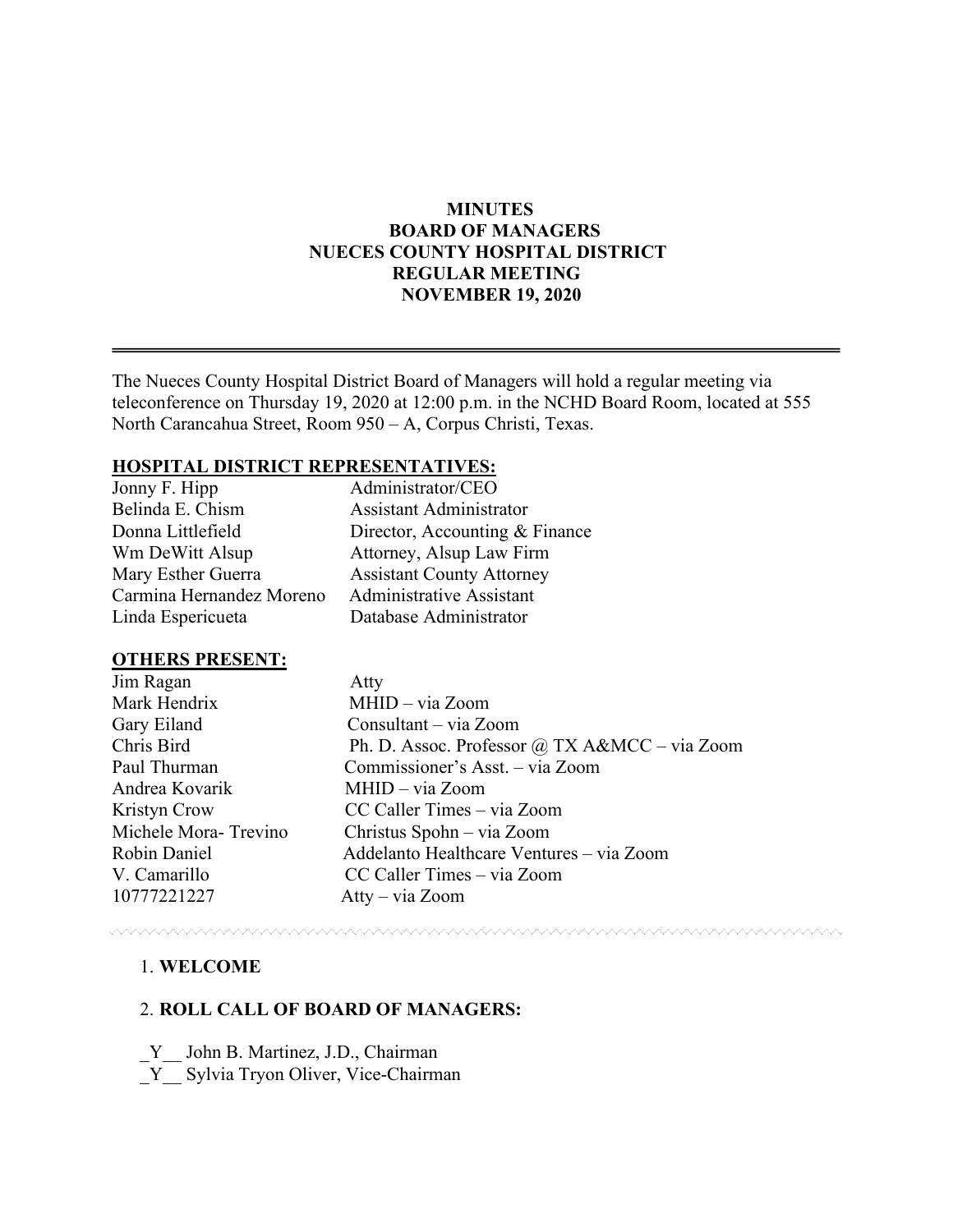**MINUTES BOARD OF MANAGERS REGULAR MEETING NOVEMBER 19, 2020**

- \_Y\_\_ Belinda Flores, RN
- Y Vishnu V. Reddy, M.D.
- Y Daniel W. Dain
- \_X\_\_ John E. Valls, M.B.A.

Y Mariana Garza, J.D.

## 3. **CALL TO ORDER, ESTABLISHMENT OF QUORUM, MEETING POSTING CONFIRMATION, AND CLOSED MEETING NOTICE**

- A. Call to order Mr. Martinez, Chairman The meeting was called to order by Martinez at 12:02 p.m.
- B. Establish quorum Mr. Martinez, Chairman A quorum was present with six members in attendance.

 **John B. Martinez, J.D., Chairman – PRESENT Sylvia Tryon Oliver, Vice- Chairman – PRESENT Belinda Flores, RN, Member – PRESENT Vishnu V. Reddy, M.D., Member – PRESENT Daniel W. Dain, Member – PRESENT – via Zoom Mariana Garza, J.D., Member – PRESENT – via Zoom John E. Valls, M.B.A., Member – ABSENT** 

C. Confirm posting of Meeting's public notice in accordance with Texas Open Meetings Act, Texas Government Code, Chapter 551.

D. Public notice is hereby given that the Board of Managers may elect to go into Closed Meeting session(s) at any time during the meeting to discuss any matter(s) listed on the agenda when so authorized by the provisions of the Open Meetings Act, Texas Government Code, Chapter 551.

4. **PUBLIC COMMENT** - Persons wishing to comment on any item(s) on the agenda or any subject within the Board's responsibilities must sign-in on the "Agenda Item Request to Speak" form provided at the entrance of the Board meeting room at least five (5) minutes prior to commencement of the meeting. Commenters shall limit their comments to three (3) minutes, except that Commenters addressing the Board through a translator shall limit their comments to six (6) minutes.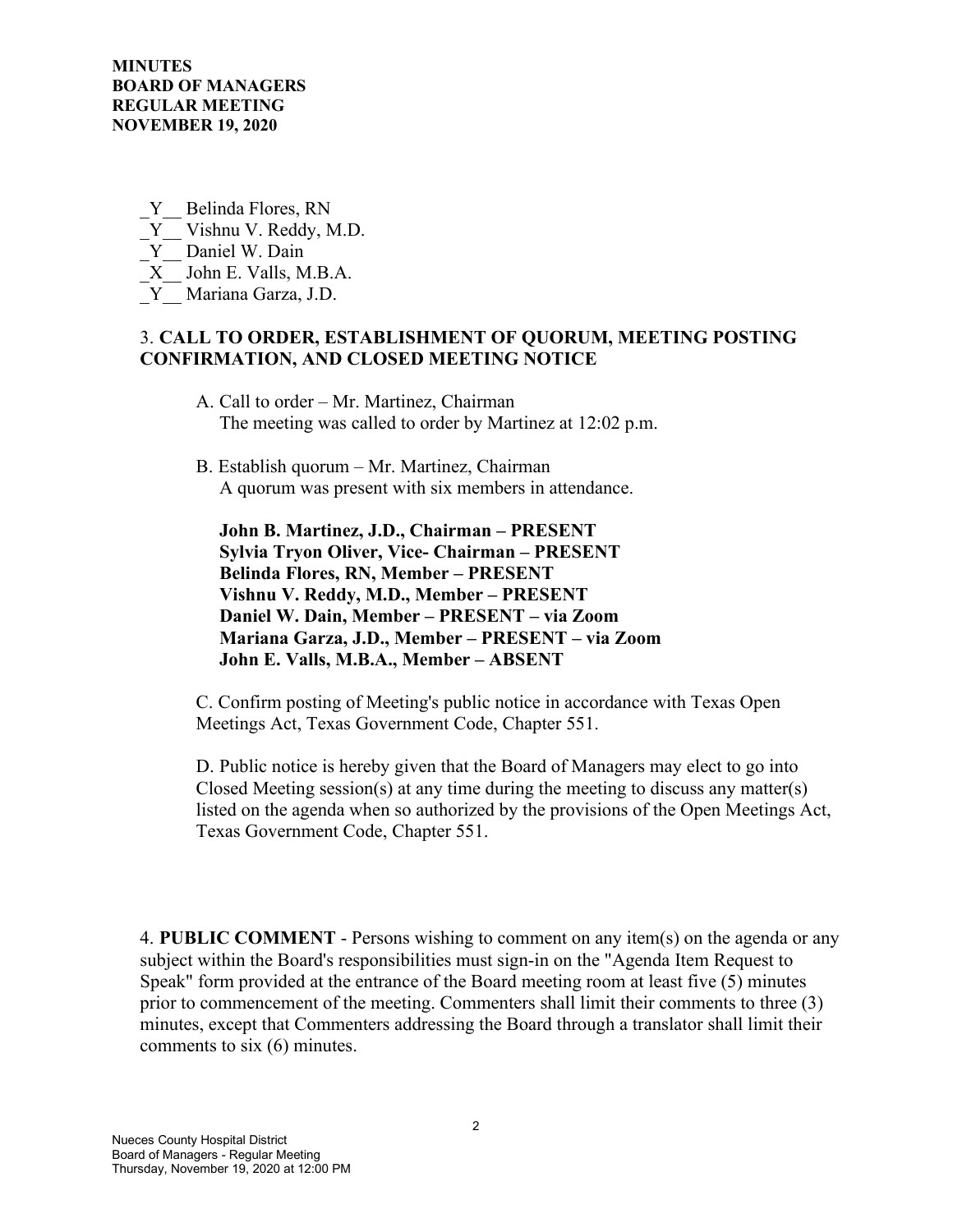#### **Chris Bird – Presentation**

5. **CONSENT AGENDA** - The Consent Agenda consists of those agenda items which are routine, non-controversial, administrative in nature, not in need of separate attention, and which a member of the Board has not requested be discussed separately. If requested to be discussed separately, that agenda item will be removed from the Consent Agenda by the presiding officer to the Regular Agenda and discussed as a part of the Regular Agenda at the appropriate time. All remaining items listed under the Consent Agenda will be voted upon in a single vote:

A. Approve Board of Managers Regular Meeting minutes of October 20, 2020.

B. Receive listing of new vendors as of November 13, 2020; listing provided pursuant to Board of Managers Bylaws, §2.1.B and Texas Local Government Code, Chapter 176.

C. Receive hospital providers' quarterly reports relating to certain Indigent Care Affiliation Agreements associated with participation in the Texas Healthcare Transformation and Quality Improvement Program Medicaid 1115 Waiver for calendar quarter-ended September 30, 2020:

1. CHRISTUS Spohn Health System Corporation Hospitals: Alice, Beeville, and Kleberg (Consolidated Report);

2. Corpus Christi Medical Center; and

3. Driscoll Children's Hospital.

D. Receive summary payment information on Nueces County health care disbursements for Fiscal Year 2021 year-to-date:

> 1. Salaries, benefits, supplies, and intergovernmental transfers at/for Corpus Christi/Nueces County Public Health Department;

> 2. Emergency medical services provided in unincorporated areas of Nueces County;

3. Supplemental and jail diversion program funding for Nueces Center for Mental Health and Intellectual Disabilities;

4. Medical services provided at County correctional facilities:

a. Nueces County Jail; and

b. Nueces County Juvenile Detention Center;

5. Funding for alcohol and drug abuse treatment programs:

a. Cenikor (Charlie's Place);

- b. Council on Alcohol and Drug Abuse; and
- c. Palmer Drug Abuse Program;
- 6. Funding for diabetes prevention and supporting programs;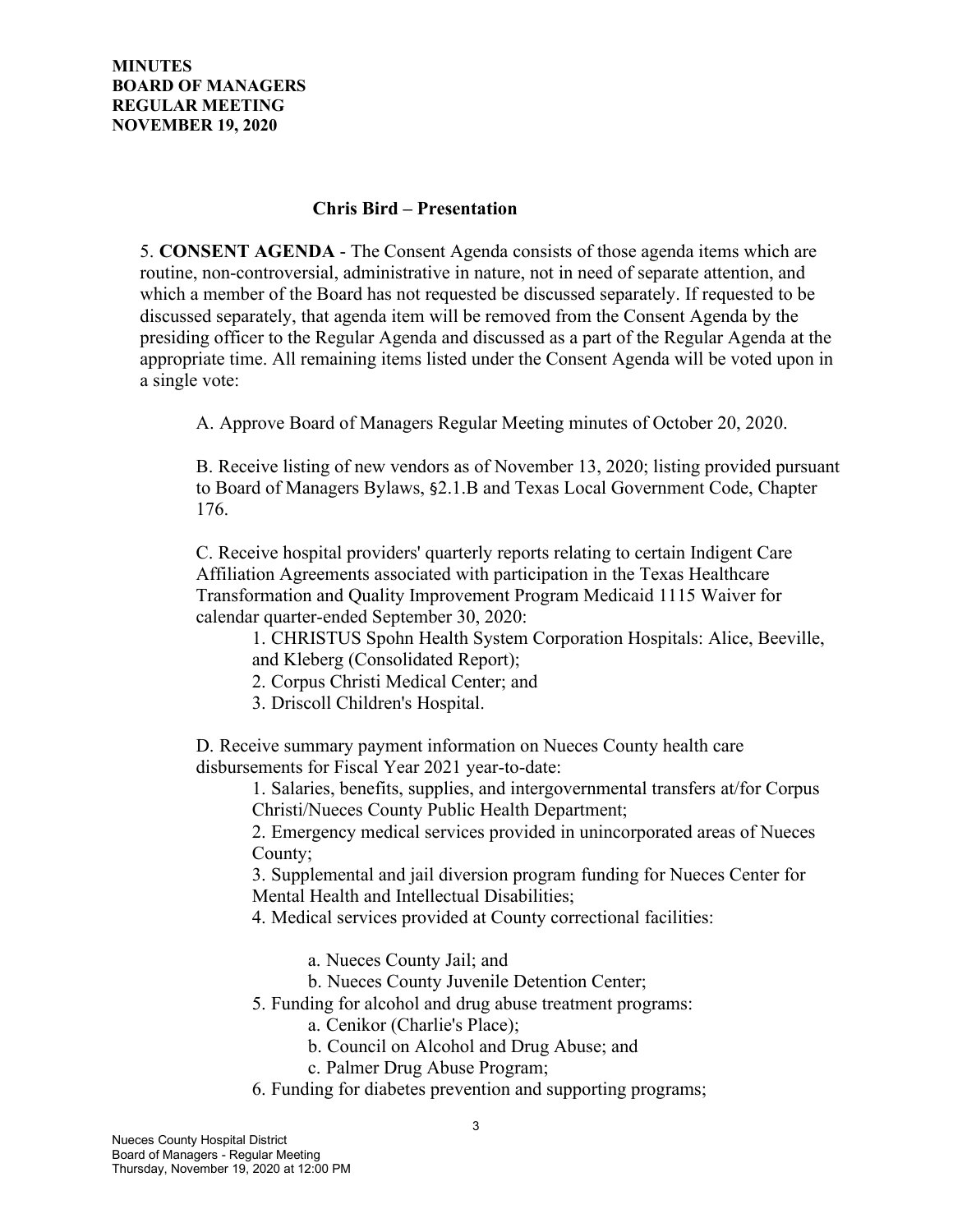7. Public health grants; and 8. Legal and professional fees. *(Finance Committee)*

E. Receive reports relating to Nueces Aid Program enrollment for month-ended October 31, 2020. *(Finance Committee)*

F. Receive fiscal year-to-date Specified Annual Percentage-related revenue reports; revenue receipts pursuant to CHRISTUS Spohn Health System Corporation Amended and Restated Membership Agreement, Section 5.03. *(Finance Committee)*

G. Receive summary imputed claims information on medical and hospital care provided to the Nueces Aid Program population consistent with the CHRISTUS Spohn Health System Corporation Amended and Restated Membership Agreement for fiscal year-to-date period-ended October 31, 2020. *(Finance Committee)*

H. Receive summary report of year-to-date intergovernmental transfers made in support of local and other healthcare providers participating in Medicaid supplemental payment programs sponsored by the Texas Health and Human Commission. *(Finance Committee)*

1. Texas Healthcare Transformation and Quality Improvement Program (Medicaid 1115 Waiver):

- a. Delivery System Reform Incentive Payment (DSRIP) pool; and b. Hospital Uncompensated Care (UC) pool;
- 2. Disproportionate Share Hospitals (DSH) program;
- 3. Network Access Improvement Program (NAIP);
- 4. Uniform Hospital Rate Increase Program (UHRIP); and
- 5. Graduate Medical Education (GME). *(Finance Committee)*

I. Receive monthly statement of escrow amounts deposited and/or withdrawn by CHRISTUS Spohn Health System Corporation; deposits pursuant to and consistent with Schedule 1 to CHRISTUS Spohn Health System Corporation Amended and Restated Membership Agreement; receive statement for month-ended October 31, 2020. *(Finance Committee)*

## **Motion by Ms. Oliver and seconded by Ms. Flores. MOTION CARRIED.**

6. **REGULAR AGENDA** - The Regular Agenda consists of those agenda items which are non-routine, potentially controversial, not administrative in nature, or otherwise in need of separate attention. Each Regular Agenda item will be voted upon separately if action is required: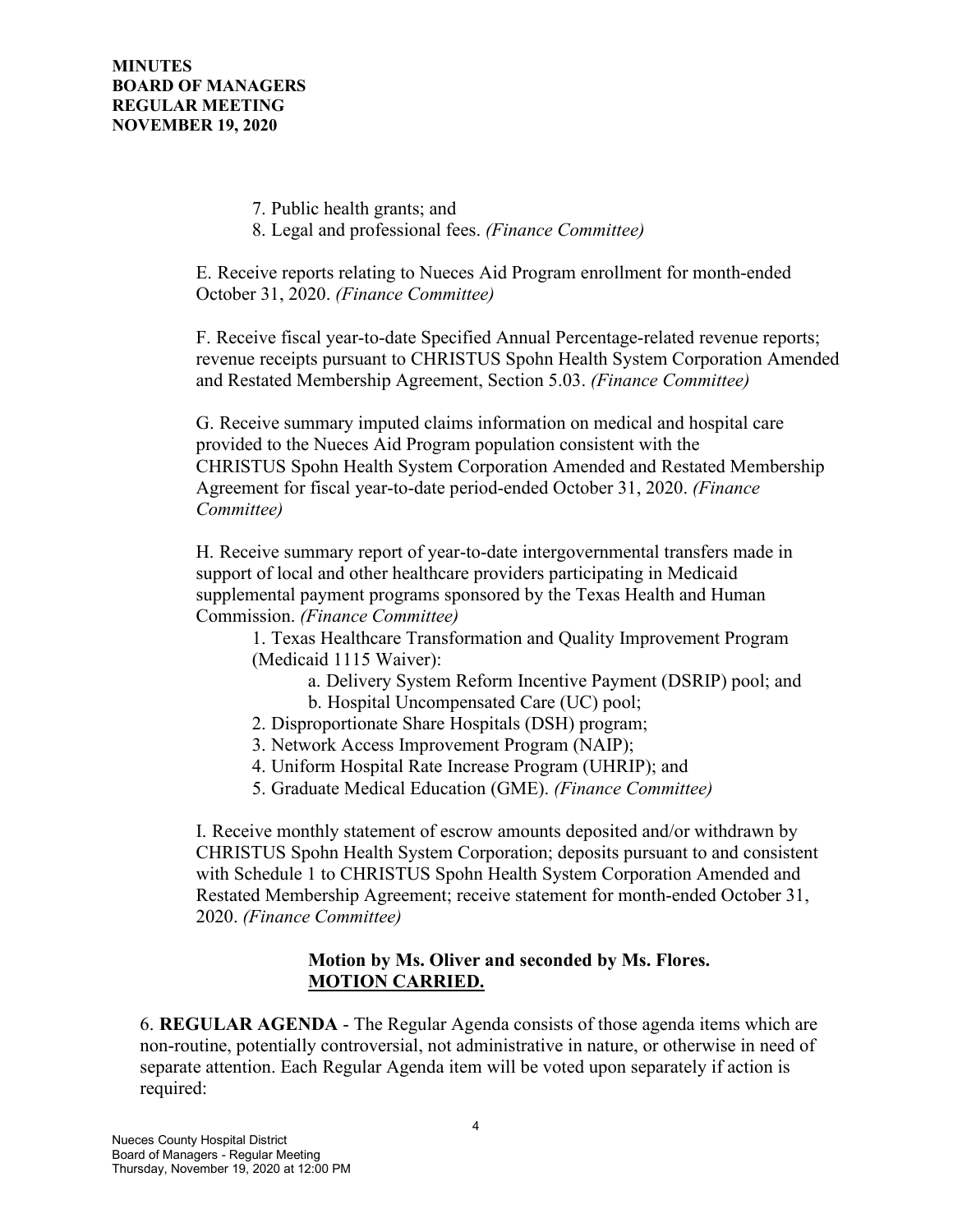#### A. **Finance Committee:**

1. Receive and approve unaudited financial statements for fiscal year-ended September 30, 2020. *(ACTION)*

#### **Motion by Ms. Flores and seconded by Ms. Oliver. MOTION CARRIED.**

2. Receive and approve unaudited financial statements for the month and fiscal year-to-date period ended October 31, 2020. *(ACTION)*

## **Motion by Ms. Oliver and seconded by Mr. Dain. MOTION CARRIED**.

3. Ratify engagement of Collier, Johnson & Woods, P.C., Certified Public Accountants to perform an audit of the Hospital District's financial statements for the fiscal year ended September 30, 2020. *(ACTION)*

## **Motion by Ms. Flores and seconded by Ms. Oliver. MOTION CARRIED.**

#### B. **Community Mental Health Initiatives:**

1. Receive copy of letter from Nueces County Medical Society to Nueces County Judge relating to the *Meadows Foundation Comprehensive Behavioral Health Community Needs Assessment*. *(INFORMATION)*

2. Approve Supplemental Agreement No. 1 to Professional Services Contract between Nueces County, Nueces County Hospital District, and Meadows Mental Health Policy Institute; Supplemental Agreement extends due date for Deliverable No. 7 relating to implementation consulting services to March 31, 2021. *(ACTION)*

# **Motion by Ms. Flores and seconded by Dr. Reddy. MOTION CARRIED.**

3. Approve agreement/contract with The Police Assisted Addiction and Recovery Initiative (PAARI) relating to support and resources to assist law enforcement agencies in creating non-arrest pathways to addiction treatment and recovery. *(ACTION)*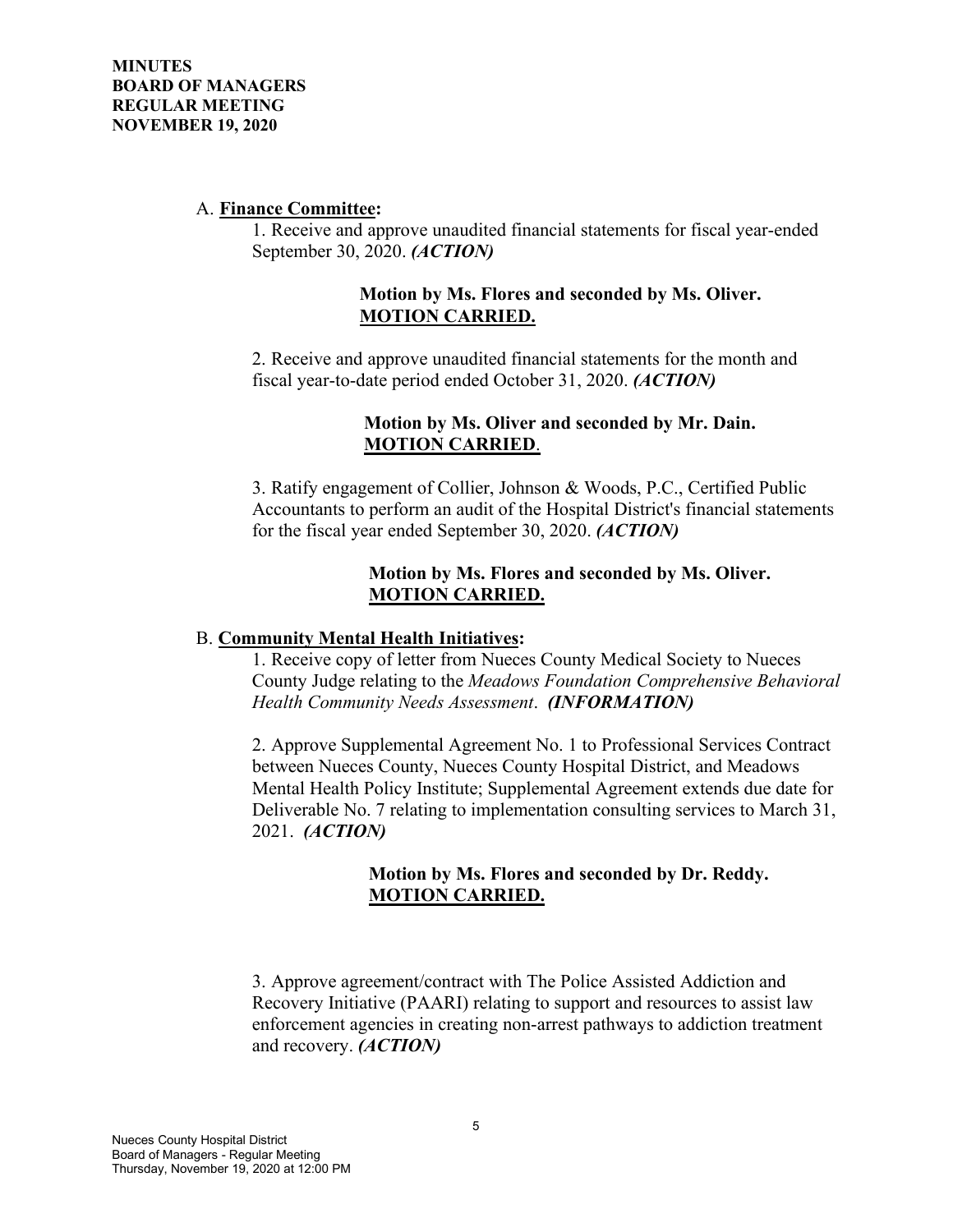## **Motion by Ms. Oliver and seconded by Dr. Reddy to Table Item B. (3). MOTION CARRIED.**

### C. **COVID-19 Pandemic:**

1. Receive presentation from the Coastal Bend Joint Task Force between City of Corpus Christi, Nueces County, and Texas A&M University-Corpus Christi on modeling the potential effects of COVID-19 on the Coastal Bend Region. *(INFORMATION)*

## **Presentation updated by Dr. Bird**.

2. Receive update on establishment of a COVID-19-related Alternate Care Site for post-acute care at Corpus Christi Medical Center-Northwest located at 13725 Northwest Boulevard, Corpus Christi, Texas. *(INFORMATION)*

3. Discuss and consider alternate actions relating to establishment of a COVID-19-related Alternate Care Site. *(ACTION)*

# **Motion by Ms. Flores and seconded by Dr. Reddy. MOTION CARRIED.**

#### D. **Legislative Committee:**

1. Discuss and consider adoption of legislative agenda for 87th Texas Legislative Session. *(ACTION)*

# **Motion by Ms. Oliver and seconded by Dr. Reddy to Table Item D. (1) Committee did not meet. MOTION CARRIED.**

# E. **Correctional Facilities Health Services:**

1. Approve Health Services Agreement for Nueces County Correctional Facilities between Nueces County, Nueces County Hospital District, and Armor Correctional Health Services, Inc. for initial three-year term December 1, 2020 - November 30, 2023, and two one-year renewal options December 1, 2023 - November 30, 2024 and December 1, 2024 - November 30, 2025. *(ACTION)*

# **Motion by Ms. Oliver and seconded by Mr. Dain. MOTION CARRIED.**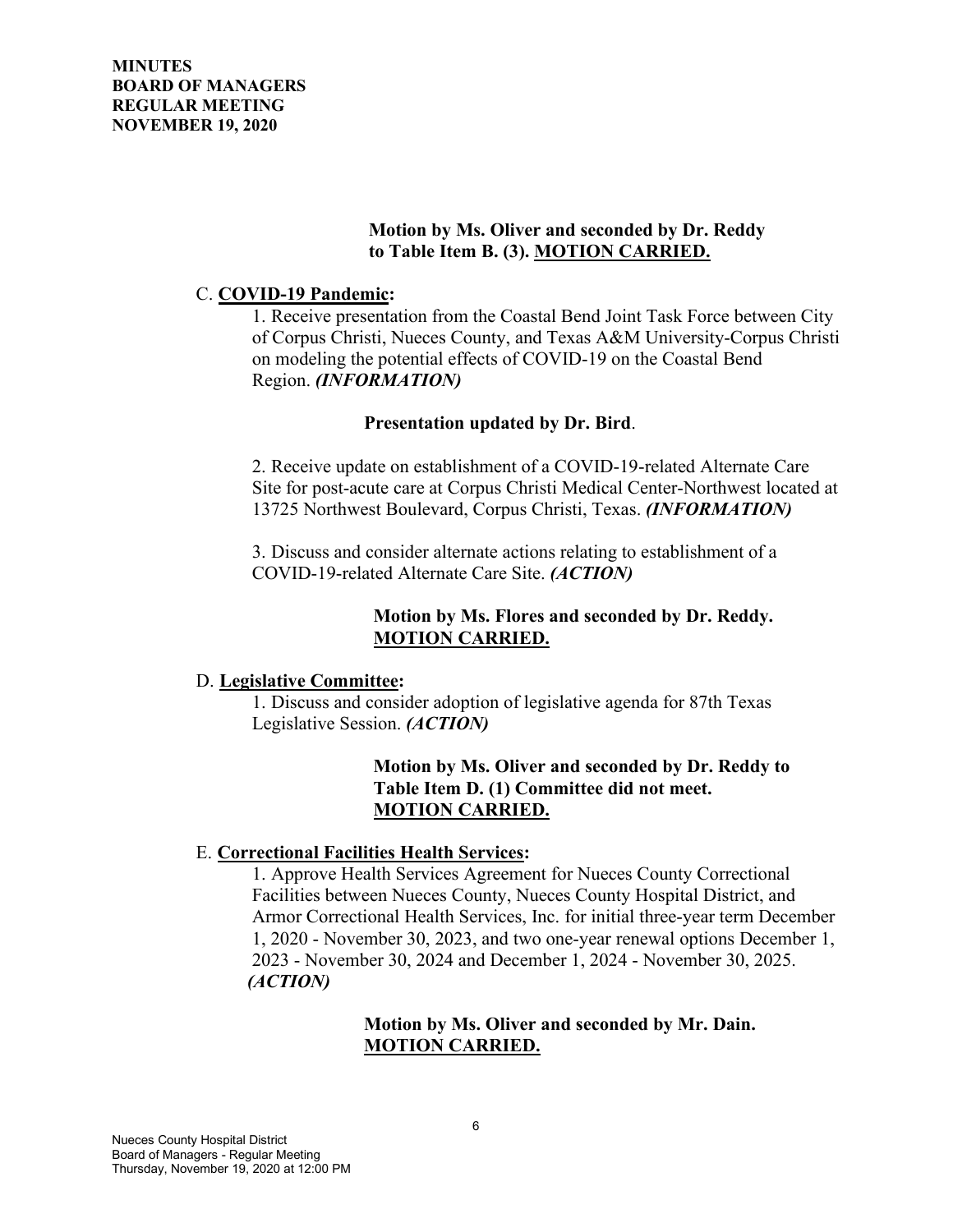## F. **Local Provider Participation Fund (LPPF):**

1. Approve LPPF-related Indigent Care Affiliation Agreements for Fiscal Year 2020 (October 1, 2019 - September 30, 2020):

- a. CHRISTUS Spohn Hospital Corpus Christi;
- b. Corpus Christi Rehabilitation Hospital;
- c. Driscoll Children's Hospital;
- d. PAM Rehabilitation Hospital of Corpus Christi;
- e. PAM Specialty Hospital of Corpus Christi North;
- f. South Texas Surgical Hospital; and
- g. The Corpus Christi Medical Center Bay Area. *(ACTION)*

## **Motion by Ms. Oliver and seconded by Mr. Dain. MOTION CARRIED.**

# G. **Nueces Aid Program:**

1. Approve Contract Amendment No. 2 to Personal Services Contract, as amended, between Nueces County, Nueces County Hospital District, and Thomas L. Graham; Amendment extends term and final website deliverable due date to January 31, 2021. *(ACTION)*

## **Motion by Ms. Oliver and seconded by Ms. Flores. MOTION CARRIED.**

# H. **Board of Managers Business:**

1. Elect Board of Managers Chairman to fill remainder of Fiscal Year 2021 term. *(ACTION)*

> **Mr. Martinez pulled Item H. (1) requesting to be the last Item of the meeting.**

 **Nominations for Chairman as follows: Ms. Oliver nominated herself and voted for herself. Ms. Flores, nominated Mr. Dain and votes for Mr. Dain went as follow: Mr. Martinez, Dr. Reddy, Mr. Valls, Ms. Garza and Ms. Flores voted for Mr. Dain. Total votes as follow: Ms. Oliver -1 Mr. Dain -5 . As called by Mr. Martinez, Chairman, Mr. Dain will be the next Chairman Dec 2020 – Sept 2021.**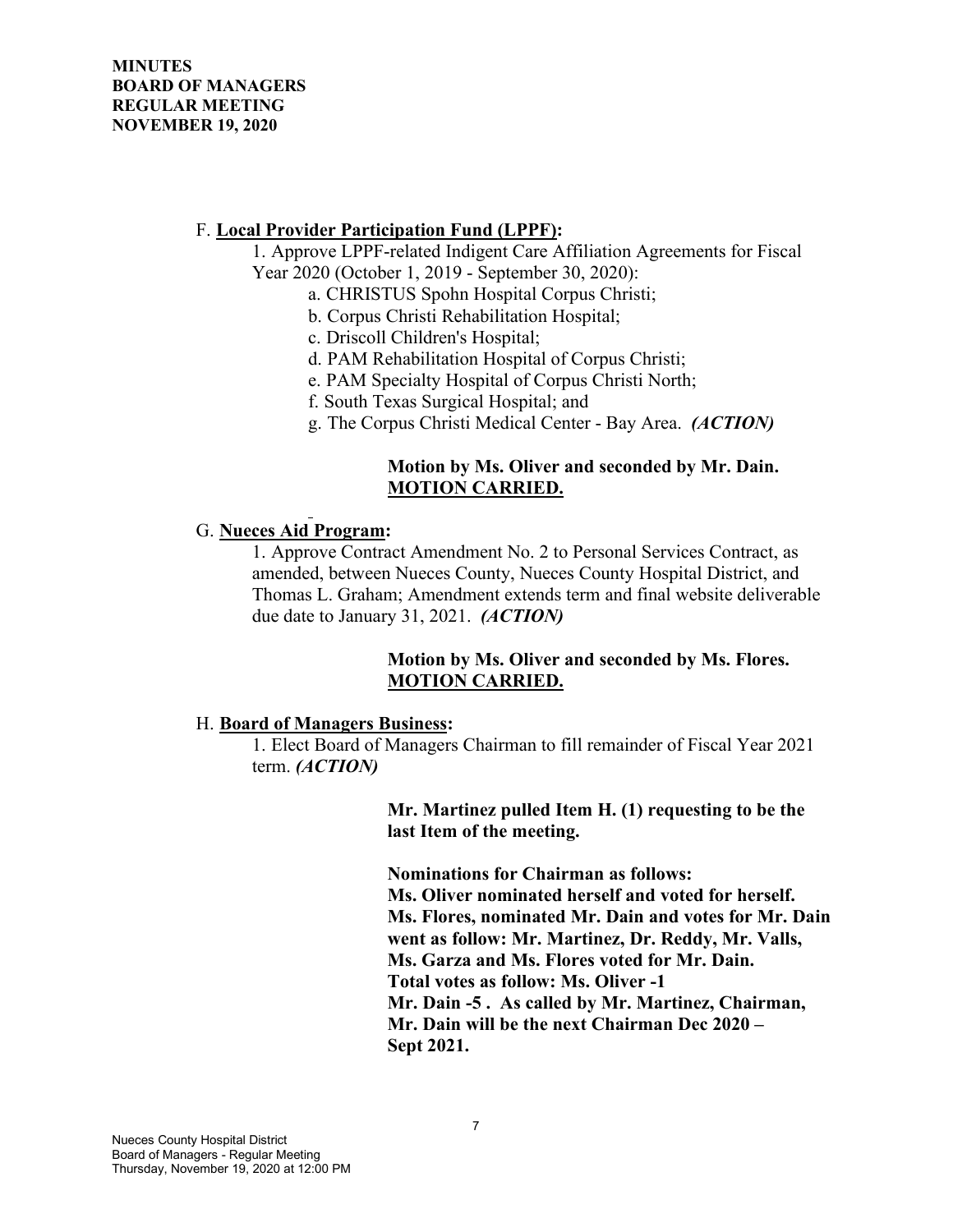#### I. **Administrator's Actions:**

1. Ratify Administrator's action(s) performed as part of his duties directing the affairs of the District and/or as required by the Board of Managers; duties established pursuant to Texas Health and Safety Code, §281.026(e):

a. Ratify renewal of Quality Assessment, Utilization Review, and Coding Review Services Agreement with Texas Medical Foundation for the period January 1, 2021 - December 31, 2022. *(ACTION)*

## **Motion by Ms. Flores and seconded by Mr. Dain. MOTION CARRIED.**

b. Receive executed Statement of Work (SOW) with Accenture, LLP relating to the provision of and access to proprietary and COVID-19 related data supporting identification of Nueces County's social determinants of health; SOW includes provision of cloud-based social determinants data sets and development of geographical and population-based dashboards in conjunction with Texas Health Institute. SOW accompanies Texas Department of Information Resources Contract No. DIR-TSO-4062 relating to cloud services and related services. *(INFORMATION)*

c. Receive executed Agreement with Texas Health Institute relating to provision of project management, subject matter expert, environmental and policy scan, community stakeholder engagement services, and recommendations to guide Accenture, LLP's social determinants of health dashboard framework and metrics. *(INFORMATION)*

#### 7. **ADMINISTRATOR'S BRIEFING:**

A. Next Board of Managers and Board Committee meetings (all meetings' dates, times, and locations subject to change):

1. Finance Committee: December 15, 2020 at 11:00 AM in NCHD Board of Managers Meeting Room at 555 North Carancahua Street, Room 950-A, Corpus Christi, Texas 78401;

2. Board of Managers: December 15, 2020 at 12 Noon in NCHD Board of Managers Meeting Room at 555 North Carancahua Street, Room 950-A, Corpus Christi, Texas 78401. *(INFORMATION)*

#### **Mr. John Valls joined the meeting at 1:00 p.m. via Zoom.**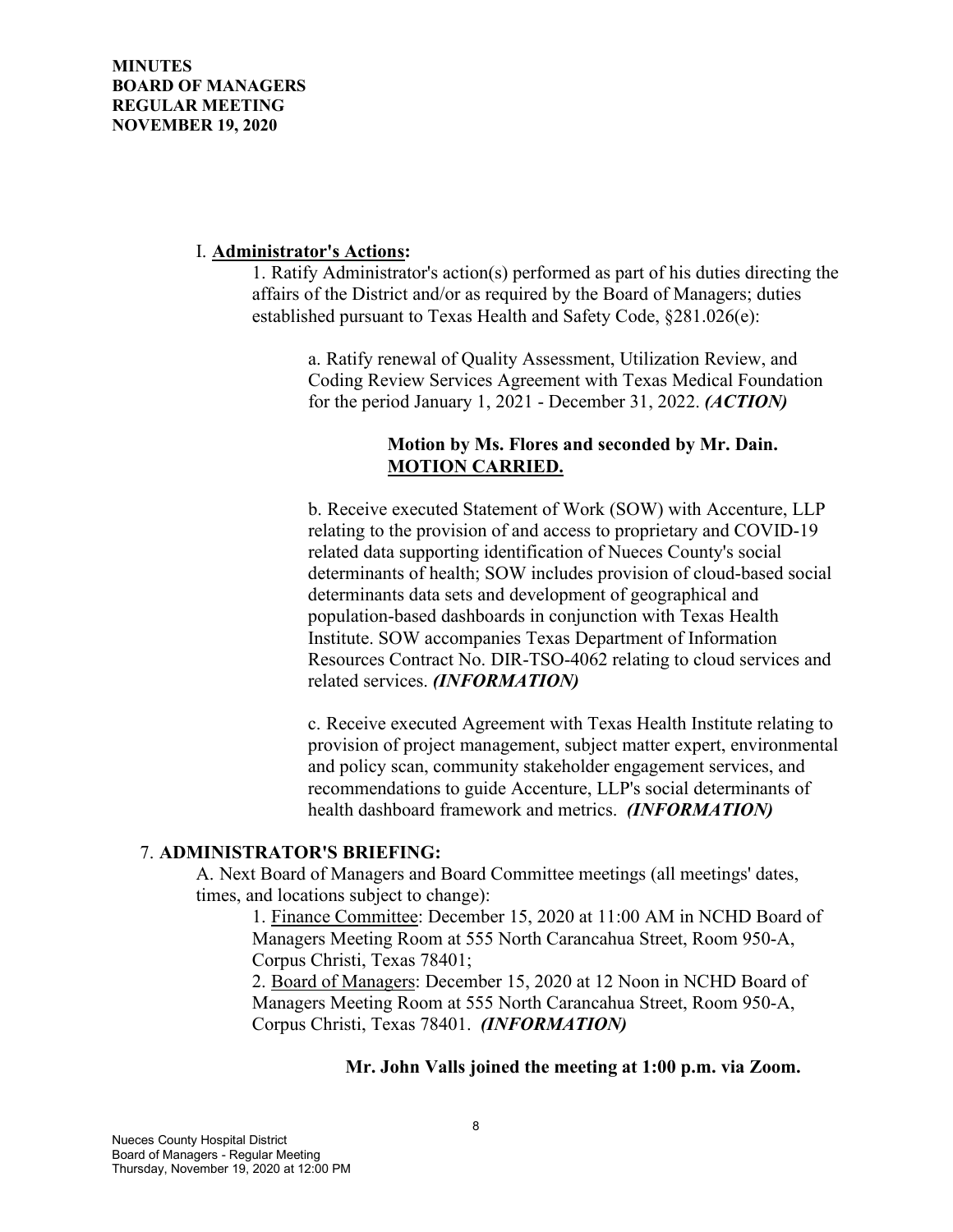8. **CLOSED MEETING** - Public notice is hereby given that the Board of Managers may elect to go into closed meeting session(s) at any time during the meeting to discuss any matter(s) listed on the agenda, when so authorized by the provisions of the Open Meetings Act, Texas Government Code, Chapter 551 and the Board specifically expects to go into a closed session(s) on the matters listed below pursuant to the Act, §551.071. In the event the Board elects to go into closed session(s) regarding an agenda item(s), the section(s) of the Open Meetings Act authorizing the closed session will be publicly announced by the presiding officer. Should any final action, final decision, or final vote be required in the opinion of the Board with regard to any matter considered in closed session(s), then the final action, final decision, or final vote shall be either: (a) in the open meeting covered by the Notice upon reconvening of the public meeting; or (b) at a subsequent public meeting of the Board upon notice thereof, as the Board shall determine pursuant to applicable laws:

## **Mr. Martinez called for a close session at 1:01 p.m.**

A. Consult with attorneys on matters relating to litigation against opioid drug manufacturers, promoters, and distributors responsible for causing and contributing to an epidemic of opioid addiction in Nueces County, including but not limited to Purdue Pharma, Endo Pharmaceuticals, Janssen Pharmaceuticals, Insys Therapeutics, the McKesson Corporation, Cardinal Health and AmerisourceBergen for violations of the Deceptive Trade Practices Act, fraud, unjust enrichment, negligence, violations of the federal Controlled Substances Act, civil conspiracy and any other related causes of action, and related matters.

9. **OPEN MEETING** - Following the Closed Meeting, the Board of Managers will reconvene the Open Meeting prior to taking any action(s) on matters considered in the Closed Meeting or adjourning the meeting.

#### **Mr. Martinez called for open session at 1:32 p.m.**

10. Consider final action, decision, or vote on matters considered in the Closed Meeting. *(ACTION AS NEEDED)*

#### **No action taken.**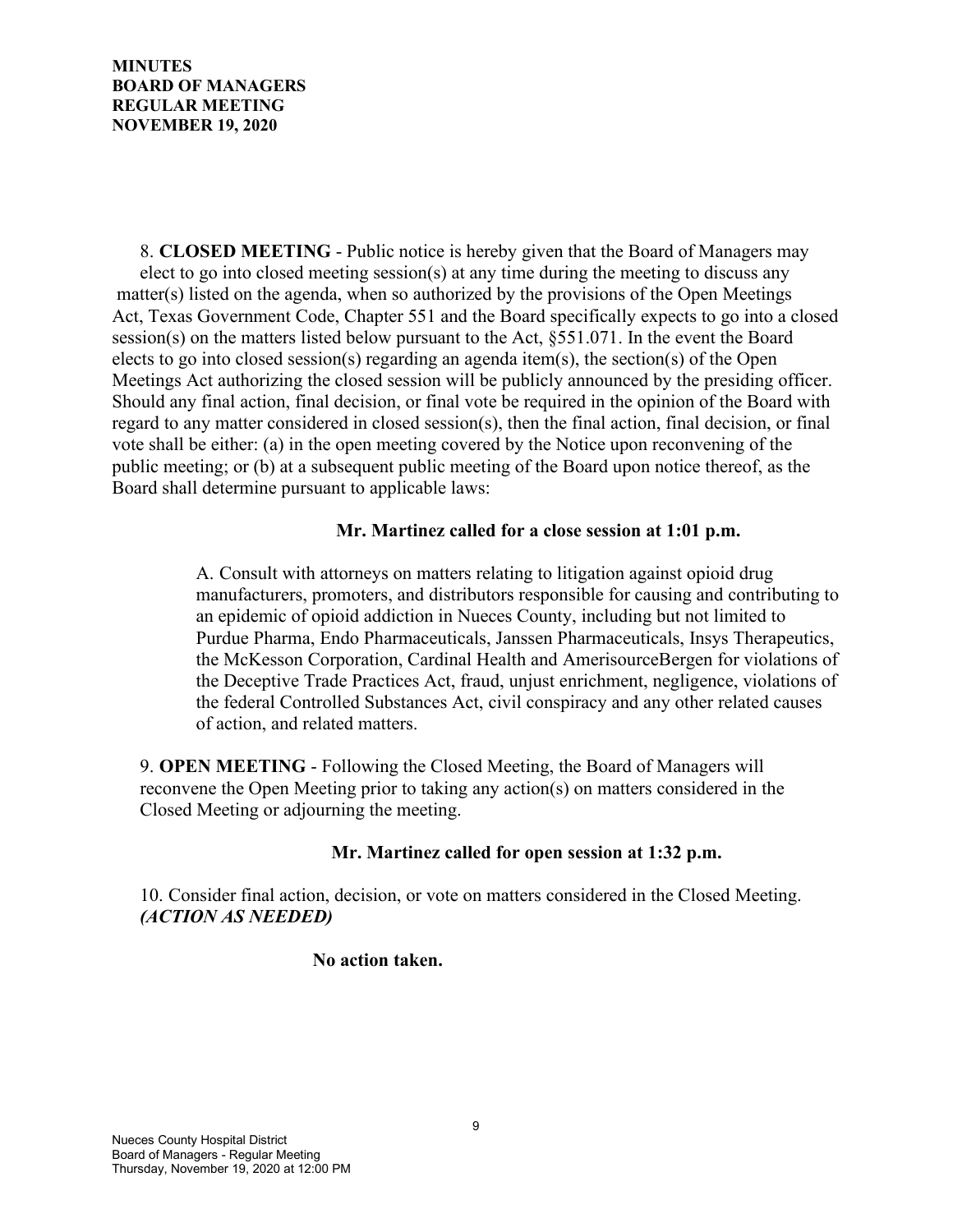### 11. **ADJOURN**

 **Motion to adjourn by Appointed Chairman, Mr. Dain. Motion by Ms. Flores and seconded by Ms. Oliver. Meeting adjourned at 1:40.**